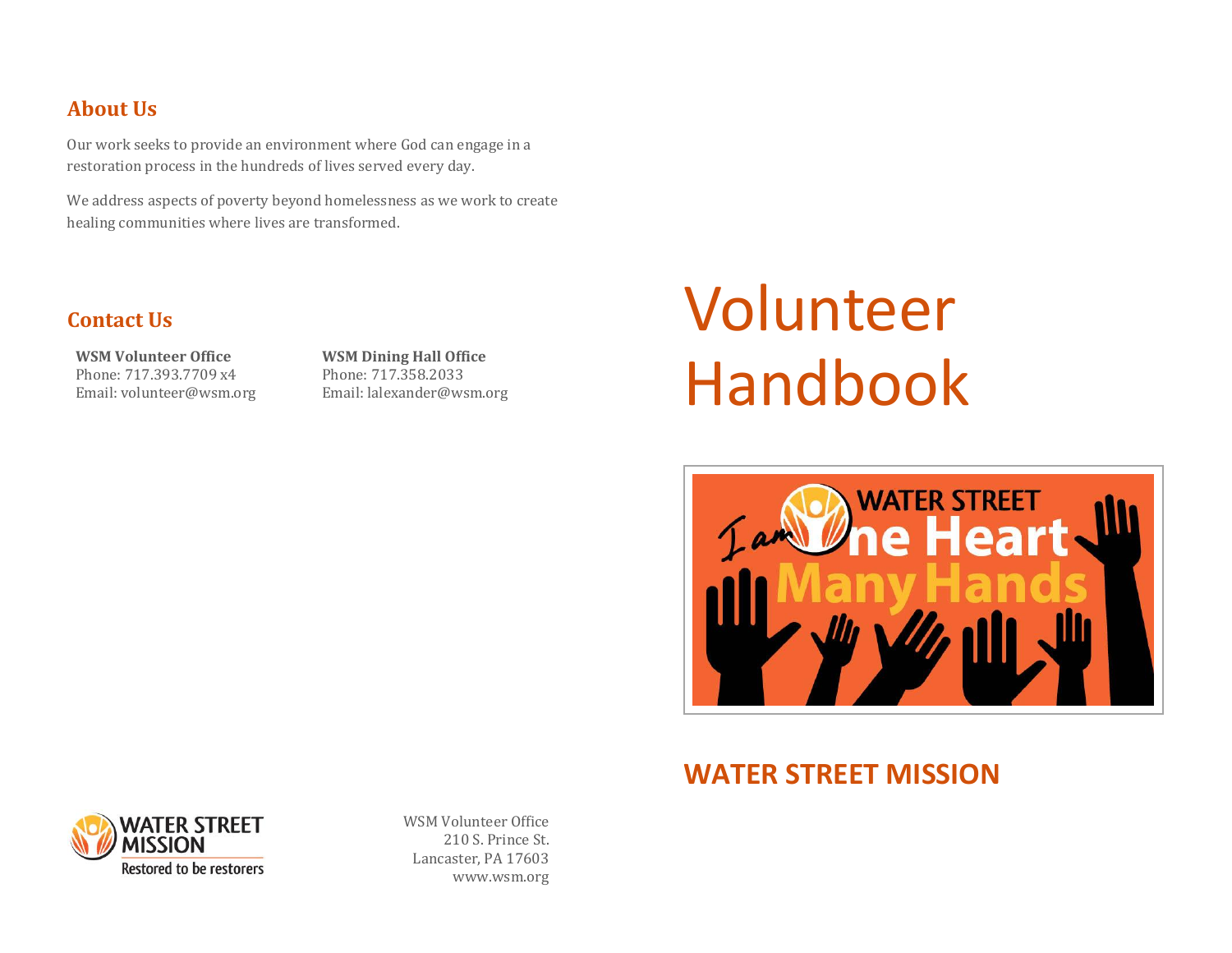# **Table of Contents**

| $\begin{minipage}{0.9\linewidth} Conversion Tips  \end{minipage} \begin{minipage}{0.9\linewidth} \begin{minipage}{0.9\linewidth} \begin{minipage}{0.9\linewidth} \hline \textbf{5} & \textbf{6} & \textbf{7} & \textbf{8} \\ \hline \textbf{6} & \textbf{8} & \textbf{9} & \textbf{10} \\ \hline \textbf{7} & \textbf{8} & \textbf{10} & \textbf{10} \\ \hline \textbf{8} & \textbf{10} & \textbf{10} & \textbf{10} \\ \hline \textbf{9} & \textbf{10} & \textbf{10} &$ |  |
|-------------------------------------------------------------------------------------------------------------------------------------------------------------------------------------------------------------------------------------------------------------------------------------------------------------------------------------------------------------------------------------------------------------------------------------------------------------------------|--|
|                                                                                                                                                                                                                                                                                                                                                                                                                                                                         |  |
|                                                                                                                                                                                                                                                                                                                                                                                                                                                                         |  |
|                                                                                                                                                                                                                                                                                                                                                                                                                                                                         |  |
|                                                                                                                                                                                                                                                                                                                                                                                                                                                                         |  |
|                                                                                                                                                                                                                                                                                                                                                                                                                                                                         |  |
|                                                                                                                                                                                                                                                                                                                                                                                                                                                                         |  |
|                                                                                                                                                                                                                                                                                                                                                                                                                                                                         |  |
|                                                                                                                                                                                                                                                                                                                                                                                                                                                                         |  |
|                                                                                                                                                                                                                                                                                                                                                                                                                                                                         |  |
|                                                                                                                                                                                                                                                                                                                                                                                                                                                                         |  |
|                                                                                                                                                                                                                                                                                                                                                                                                                                                                         |  |
|                                                                                                                                                                                                                                                                                                                                                                                                                                                                         |  |

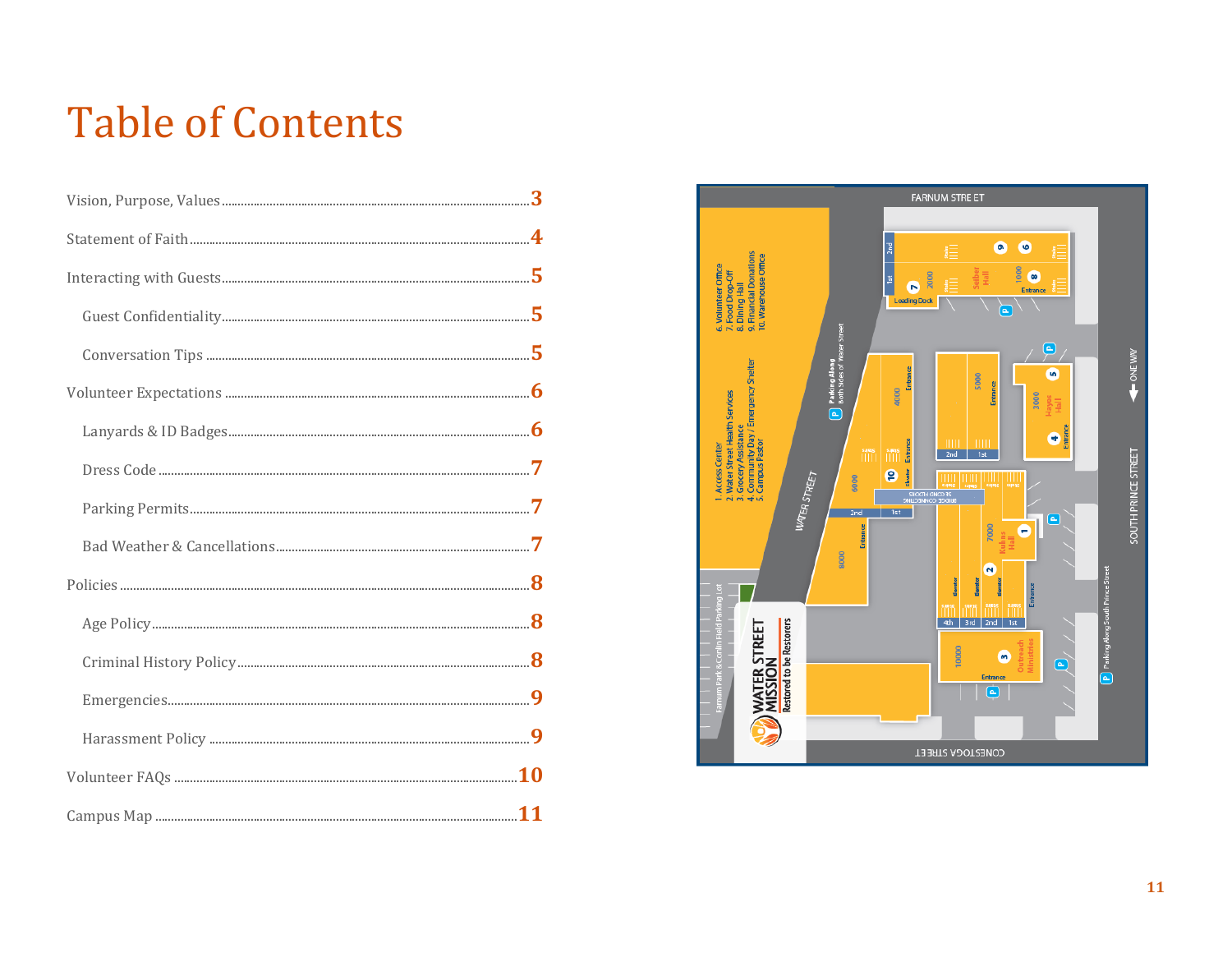# Volunteer FAQs

#### **I've completed volunteer orientation…now what?**

If you attended an on-campus orientation, the Volunteer Office has activated your online account. You should now be able to log in to your account to view the calendar of opportunities available to you. You may schedule your shifts online at your convenience.

If you completed the online orientation, you should have received instructions for activating your account. Once you have activated your account, you will be able to see the calendar of opportunities available to you. You may schedule your shifts online at your convenience.

#### **What opportunities am I eligible for?**

Once you have completed your orientation, you are eligible to sign up for any opportunities you see on the volunteer calendar (when you log in to your account). You might see opportunities with our:

- 
- Dining Hall Winter Weekend Day Shelter
- Warehouse Food Pantry
	-
- Special Events Cleaning
	-

*Individuals completing court-ordered community service are not currently eligible for volunteering in our Winter Weekend Day Shelter.*

# **What are my next steps for volunteering directly with guests or children?**

Volunteer roles that involve 1:1 interaction with our guests, patients, teens, children, or sensitive information may require that individuals be at least 18 years of age and willing to commit to serving weekly or bi-weekly for a minimum of 3 months. Please contact the Volunteer Office for an extended application and information regarding background clearances.

# Vision, Purpose, Values

#### **Vision Statement**

To create healing communities where lives are transformed.

#### **Purpose Statement**

To advance the kingdom of God through the gospel of Jesus Christ and to do missionary, relief, and rescue work of all kinds.

### **Core Values**

*Dependence upon God* We look to God as our source of Vision, Provision, and Transformation

#### *Authenticity in Relationships* We minister with sincerity to everyone because each is a priority to Christ.

*Partnership with the community* We desire to serve with others in caring for the community.

*Service to the Church* We exist as a resource of, and in service to, the Body of Christ.

#### *Grace as our model*

We demonstrate God's love in the context of personal responsibility.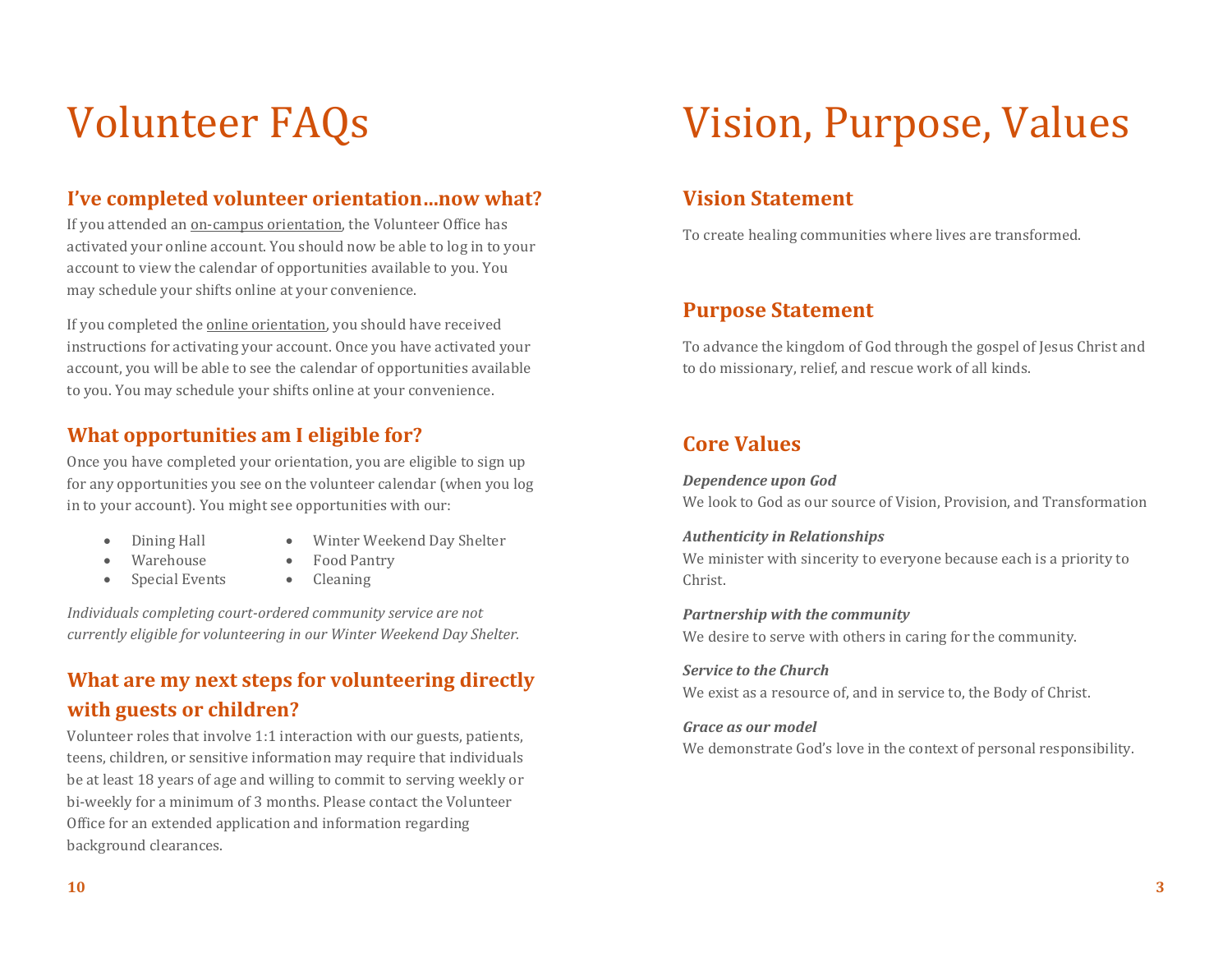# Statement of Faith

- *1.* We believe in the Scripture of the Old and New Testament as verbally inspired by God and inerrant in the original writings and that it is the supreme and final authority in faith and life.
- *2.* We believe in one God eternally existing in three persons: Father, Son & Holy Spirit.
- *3.* We believe that Jesus Christ was begotten by the Holy Spirit, born of the Virgin Mary and is true God and true man.
- *4.* We believe that man was created in the image of God; that he sinned and thereby incurred not only physical death, but also spiritual death which is separation from God; and that all human beings are born with a sinful nature, and become sinners in thought, word, and deed.
- *5.* We believe that the Lord Jesus Christ died for our sins, according to the scriptures, as a representative and substitutionary sacrifice; and that all who believe in him are justified, by faith, on the ground of his shed blood.
- *6.* We believe in the resurrection of the crucified body of our Lord, in his ascension into heaven, and in his present life there for us as High Priest and Advocate.
- *7.* We believe in "that blessed hope," the imminent return of our Lord and Savior Jesus Christ.
- *8.* We believe that all who receive by faith the Lord Jesus Christ are born again of the Holy Spirit and thereby become children of God.
- *9.* We believe in the bodily resurrection of the just and the unjust, the everlasting blessedness of the saved and the everlasting punishment of the lost.

#### **Emergencies**

#### **Injuries**

- Seek any necessary medical treatment immediately.
- Notify a WSM staff person.
- Complete an injury report form at the Volunteer Office.

#### **Responding to a Threat**

- Notify WSM staff immediately.
- Call 911 and give a detailed description.
- If you are responsible for a group, keep yourself calm, keep track of the group, and keep them calm by sharing only enough information to keep them safe.
- If possible, quietly evacuate the building and find a safe place.
- If the threat is too close to evacuate, lock the doors, turn off lights, and stay silent and out of sight.

#### **Fire**

For specific instructions, discuss the fire evacuation plan with your staff point-person.

- In case of a fire or fire alarm, all volunteers are to evacuate the building as instructed.
- Group leaders are responsible to take control of their group and account for all members in evacuation.

### **Harassment Policy**

We value and desire a culture that is God-honoring and consistent with our purpose and core values.

Harassment and discrimination at Water Street Mission is unacceptable and may be unlawful. WSM is committed to address and resolve wrongdoing, harmful, and unlawful behavior.

If you observe or find yourself in an interaction that cause you to be unsure or uncomfortable – go to the supervising staff member in your area of service (i.e., lead cook in the dining hall) or contact the Volunteer Office.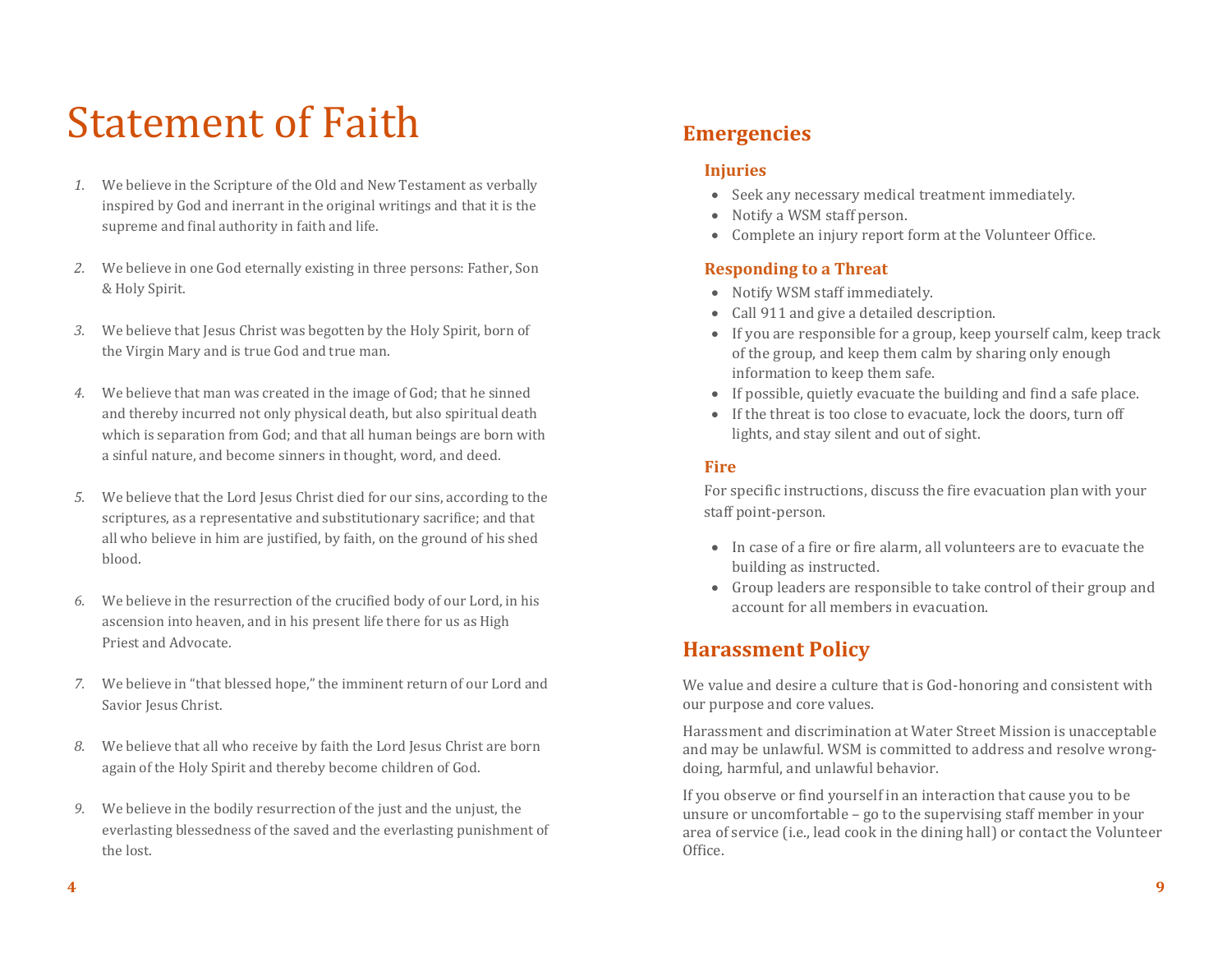# Policies

# **Age Policy**

Thank you for understanding that Water Street's age policy is in place so we can serve both our Guests and Volunteers well. Our Guests are dealing with a range of challenges, and it is our experience that not all of those challenges are appropriate for all ages.

- The minimum age to volunteer on the Water Street Mission Campus is 13.
- Youth ages 13-15 must serve alongside a parent or legal guardian and submit a completed Minor Waiver.
- Youth ages 16-17 must serve alongside an adult who is responsible for them (could be a teacher, coach, etc.) and submit a completed Minor Waiver.
- Volunteers must be at least 18 years old to serve in Winter Weekend Day Shelter, Health Services, and Residential Programs.

# **Criminal History Policy**

We want to provide a high-quality, individualized and trauma-informed approach to the restoration of our guests and people serving our guests.

Therefore, volunteer opportunities will not be given to individuals who have been charged with the following offenses:

- Reckless Endangerment
- Assault of any form
- Theft or Robbery
- Solicitation of minors to traffic drugs
- Indecent Exposure
- Conspiracy
- Crimes against the US Government
- Arson
- Unlawful restraint Corruption of Minors
- Sexual Abuse, Exploitation, or Rape
- Prostitution and related offenses
- Possession or Distribution of Child Pornography

 We do not allow individuals who have been on the Megan's Law Sex Offender Registry (past or present) to serve at Water Street Mission.

# Interacting with Guests

*To assure the best possible care for our guests while they are staying with us, please remember…*

- 1. to partner with staff as a team
- 2. to come *alongside*, rather than attempt to *rescue*
- 3. to embrace the process: every experience is an investment in someone
- 4. do not exchange personal contact information with a guest
- 5. do not give guests money, gifts, or other assistance
- 6. always remain on the conservative side when it comes to physical touch, especially with the opposite gender (handshakes, side hugs, etc. only in public spaces)
- 7. engaging in romantic relationships with guests (or patients served at WSM) is prohibited.

### **Guest Confidentiality**

#### *Please honor our guests by keeping their information confidential:*

- We do not confirm or deny a guest's residency at the mission.
- We do not share identifying information about a guest.
- If you see a guest in public (i.e., church or restaurant), allow guest to guide level of disclosure & engagement.
- Photographing guests is prohibited.

### **Conversation Tips**

*We encourage small talk conversations (i.e, sports, weather, etc.) You might also ask a guest how his/her time at Water Street is going and ask what he/she hopes to accomplish while at WSM.*

#### *Please avoid discussions about:*

- Medication
- Detailed info. about yourself Reasons for homelessness
- Mental health

Denominations

Divisive Biblical points